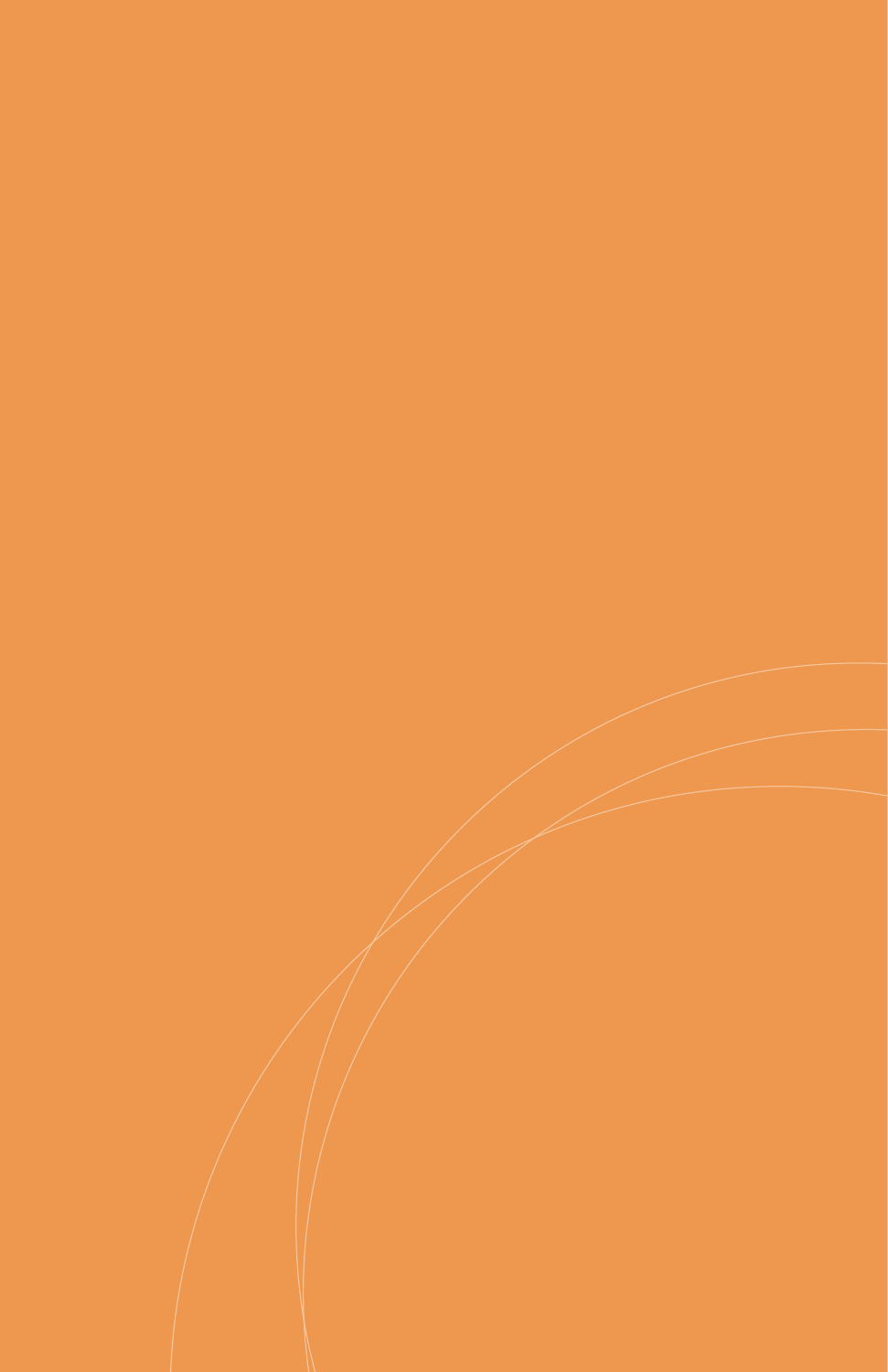# Reporting to **Stakeholders**

## What's in this section?

- 88 Tips for reporting back to projectaffected stakeholders
- 89 International standards for reporting on stakeholder engagement
- 92 Reaching a wider audience through sustainability reporting
- 93 Benefits of sustainability reporting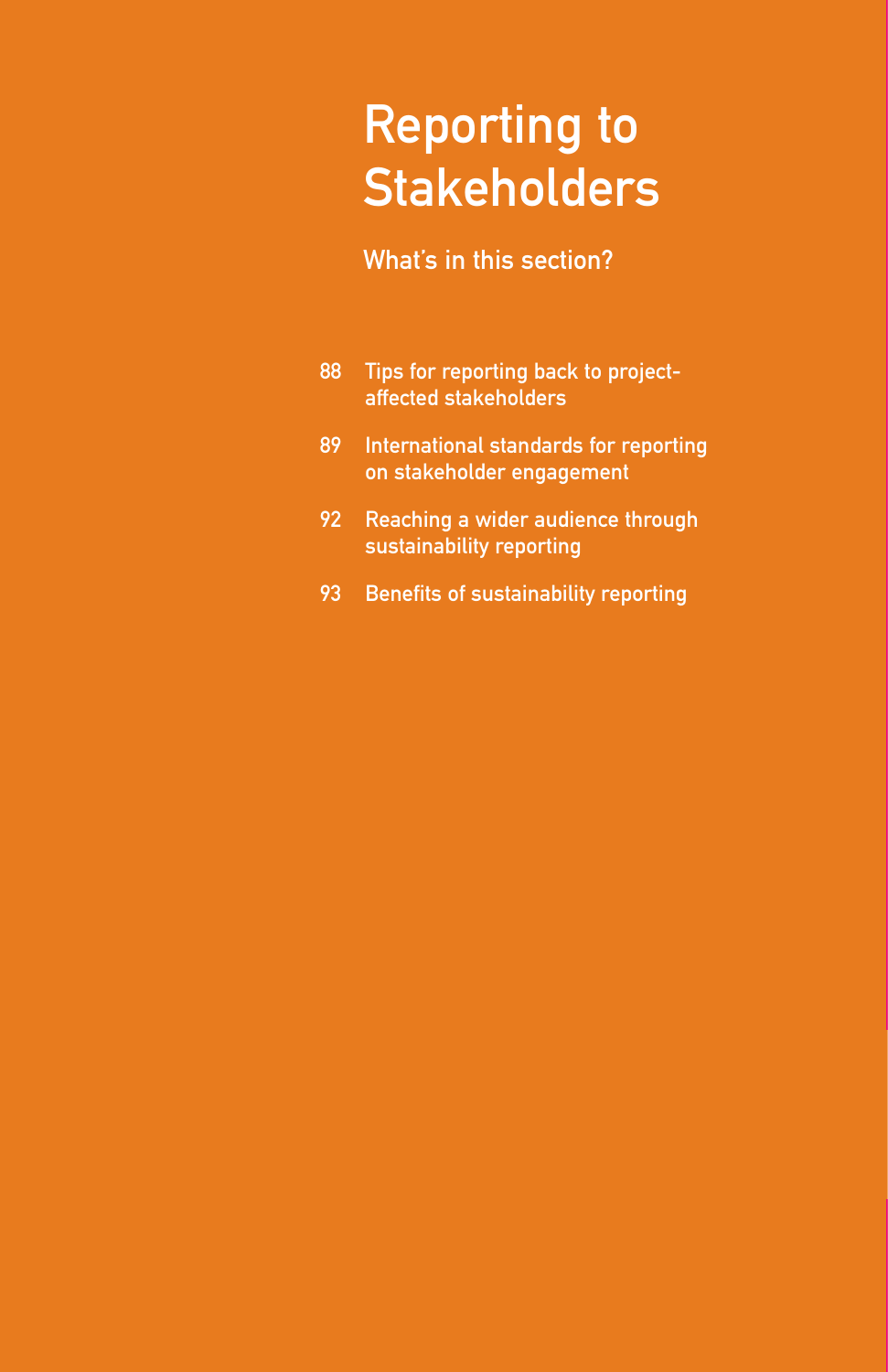

 $\Box$  $\Box$  In both personal and business relationships, follow-through is important.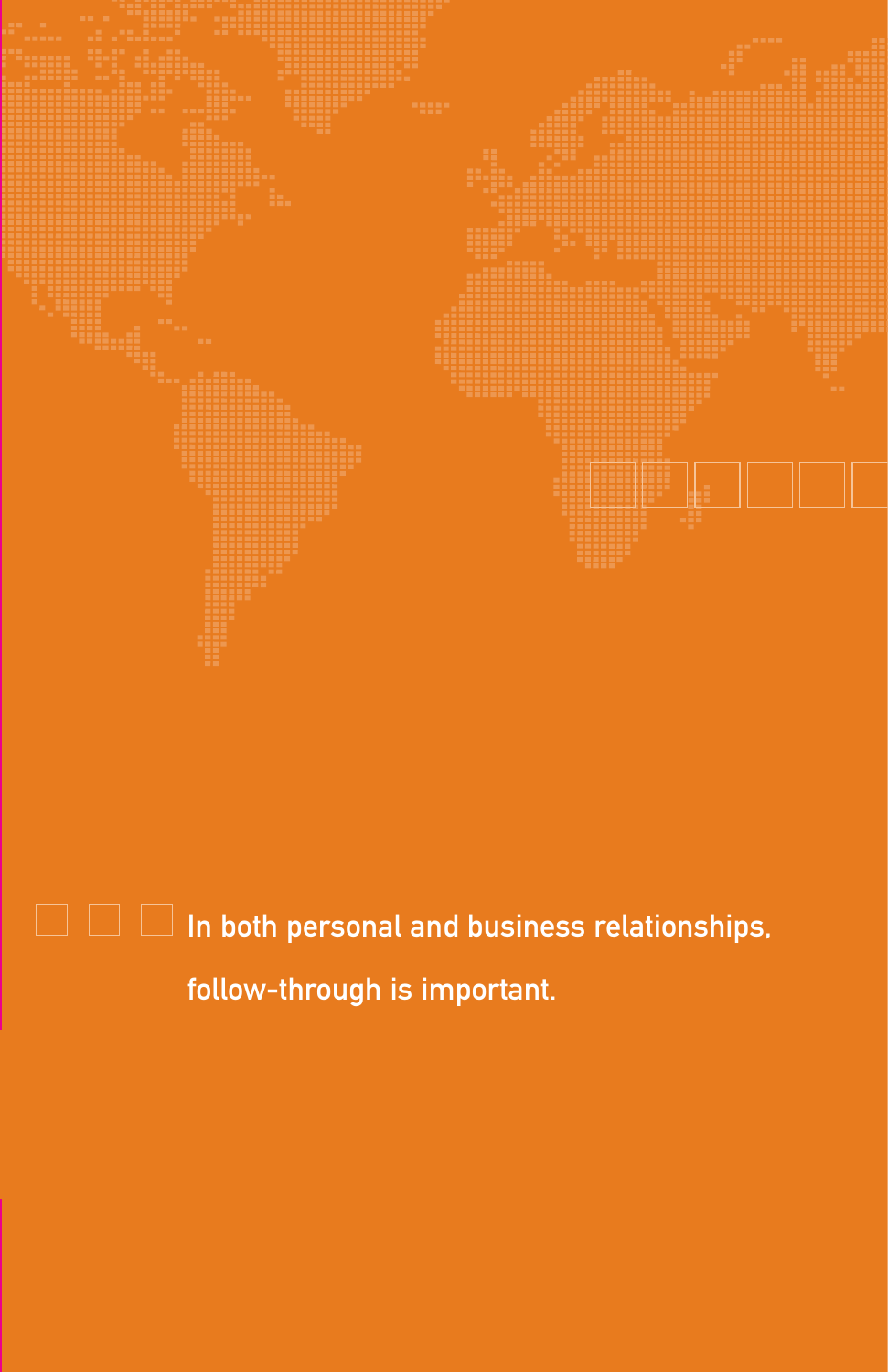

## Reporting to **Stakeholders**

In both personal and business relationships, follow-through is important. The same principle applies to stakeholder engagement. Once consultations have taken place, stakeholders will want to know which of their suggestions have been taken on board, what risk or impact mitigation measures will be put in place to address their concerns, and how, for example, project impacts are being monitored.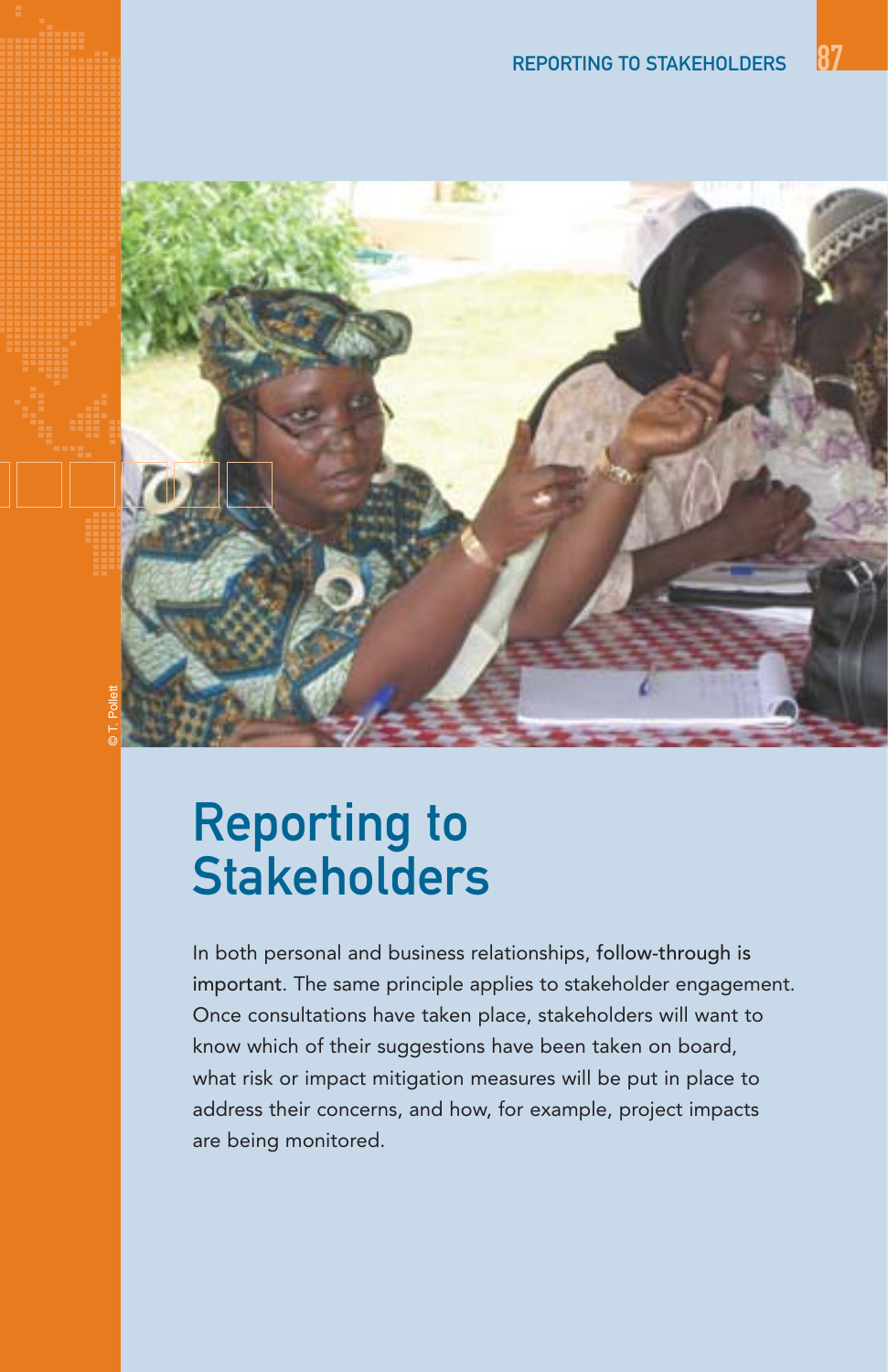In addition to reporting back to project-affected groups and other stakeholders as part of the consultation process, there are other types of reporting that target a different set of stakeholders. Sustainability reporting, for example, provides companies with an opportunity to communicate information to a much wider range of stakeholders about the environmental, social, economic, and governance performance of the business. It also offers a platform to report back on the process of stakeholder engagement itself, such as who has been consulted, on what topics, and with what results. Consequently, a number of international codes and standards for corporate reporting now include requirements for implementing and reporting on stakeholder engagement.

## $\checkmark$  Tips for reporting back to project-affected stakeholders

Keeping track of the many commitments made to various stakeholder groups at various times, and communicating progress made against these commitments on a regular basis, requires planning and organization (see Box 8). The following considerations may be helpful when devising the reporting component of your stakeholder engagement strategy:

- Determine what information needs to be reported to which stakeholders, by what method and how frequently.
- Regularly update your commitments register and disclose progress to affected and interested parties. In particular, publicize any material changes to commitments or implementation actions that vary from publicly disclosed documents.
- Make monitoring results publicly available, especially reports of any external monitors.
- Regularly report on the process of stakeholder engagement as a whole, both to those stakeholders who are directly engaged, and to other interested parties.
- Translate information reported to stakeholders into local languages and easily understandable formats.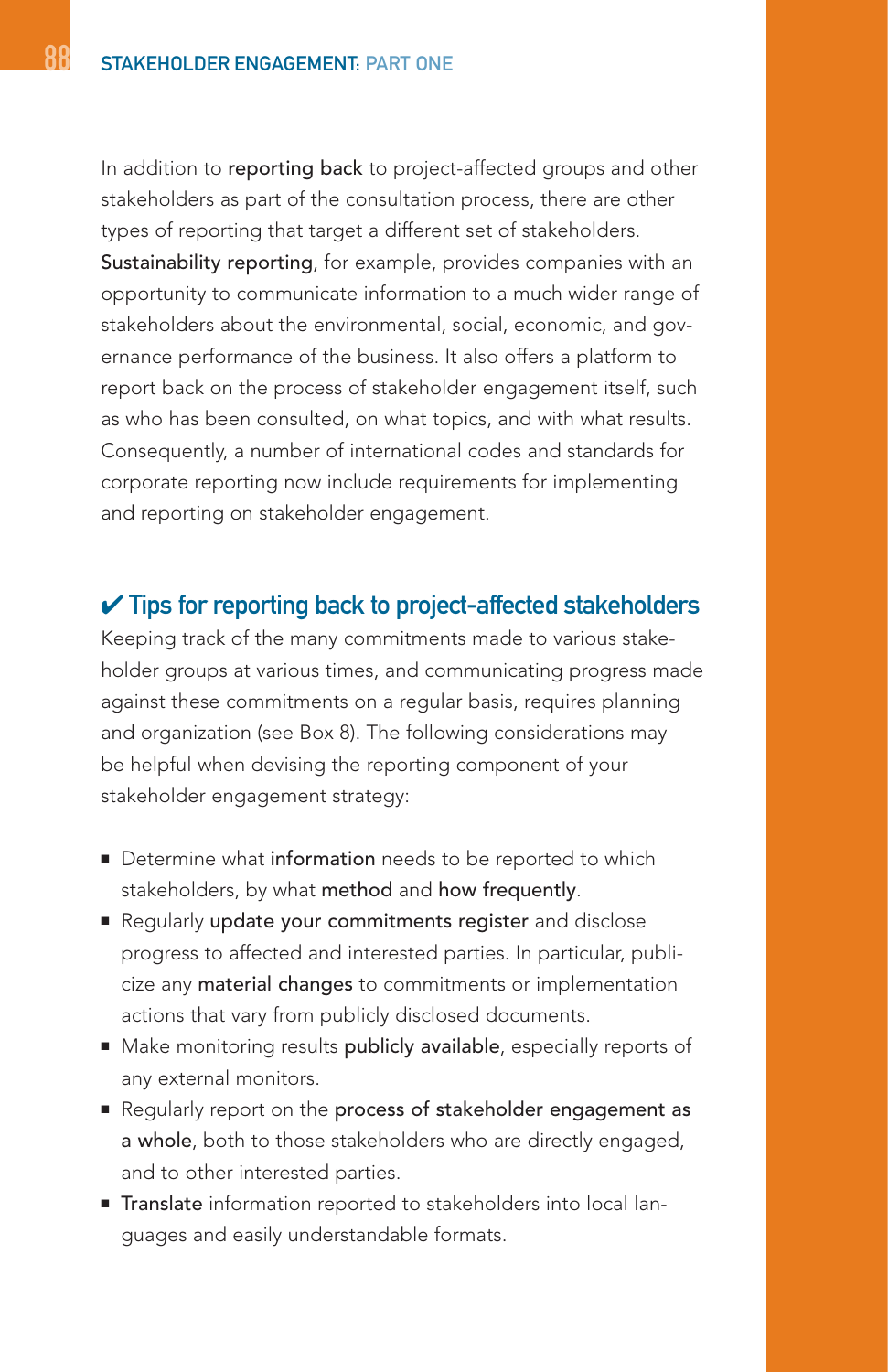## LONMIN, SOUTH AFRICA: REPORTING BACK TO AFFECTED STAKEHOLDERS ON KEY MONITORING DATA

In Lonmin's platinum mining operation in South Africa, air and water<br>quality data in surrounding communities is monitored by independ-In Lonmin's platinum mining operation in South Africa, air and water ent consultants and reported back both to relevant regulatory bodies and the affected communities. Recently, communities have asked to be involved in the selection of monitoring consultants, and the company has agreed. A similar situation exists for crack surveys before and after blasting at the open pit mining areas, as well as for noise monitoring. Lonmin hosts a quarterly Health & Environmental Forum where environmental monitoring results are reported and discussed with concerned community members and civil society groups.

## $\vee$  International standards for reporting on stakeholder engagement

In recent years, international reporting standards for business have begun to include requirements for reporting on stakeholder engagement activities and performance. In many cases companies will already be in compliance with these standards, or require only minimal modifications in how they measure and report out. For others, new policies and procedures for stakeholder engagement and performance reporting will need to be put in place. Meeting such standards can benefit companies by helping them to access new markets (for example, by meeting global vendor and supplier requirements), secure eligibility for socially responsible investment (SRI) listings, and improve their standing compared with their competitors. Information on some of the principal international standards is given in Box 9.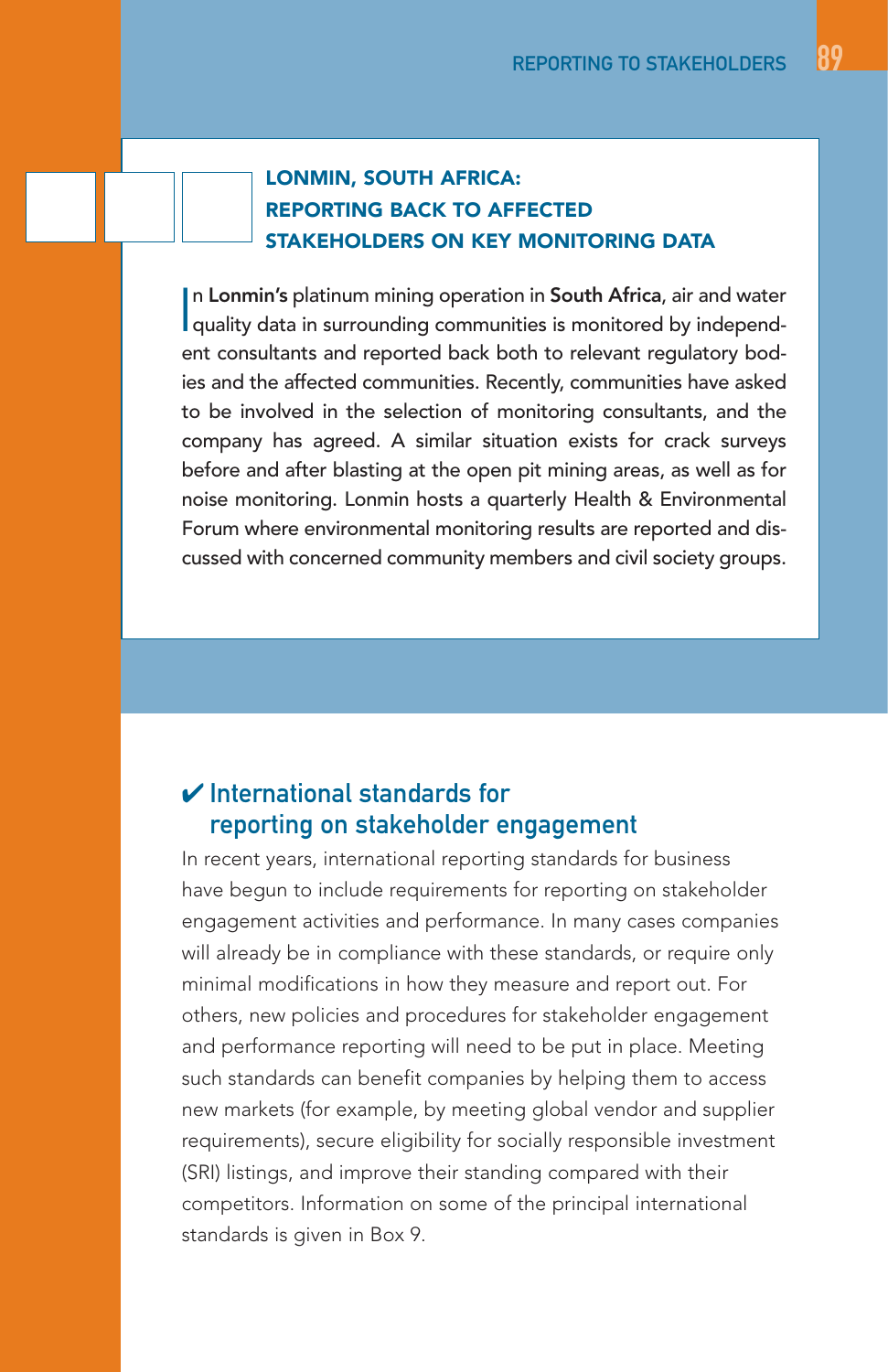#### BOX 8: USING SOFTWARE PROGRAMS TO TRACK STAKEHOLDER CONSULTATION AND COMMITMENTS

Various software packages and internet-driven services exist for tracking consultation activities and commitments to stakeholders on large projects. A random selection are given below.\*

- Comm-Trac<sup>™</sup> Environmental health and safety data management software that establishes a "compliance dashboard" to automatically remind managers to meet environmental compliance commitments.
- Credit 360 a web-based data management system that facilitates data collection and aggregation for reporting and communication purposes. www.credit360.com
- $\bullet$  Entropy System<sup>TM</sup> environmental, social, and economic performance, web-based, software that also facilitates stakeholder engagement and provides a framework for managing risks in relation to stakeholders.
- **REACT** an on-line record of research, engagement, and consultation exercises undertaken by local authorities across a district.
- Smart Dialogue $TM$  manages large numbers of consultees, maintains an audit trail, and provides feedback to participants and decision-makers.
- 3PTracking<sup>TM</sup> captures and tracks financial and in-kind commitments by stakeholders involved in multi-stakeholder and cross-sector partnership projects.

\* IFC has not verified the effectiveness of these products or services.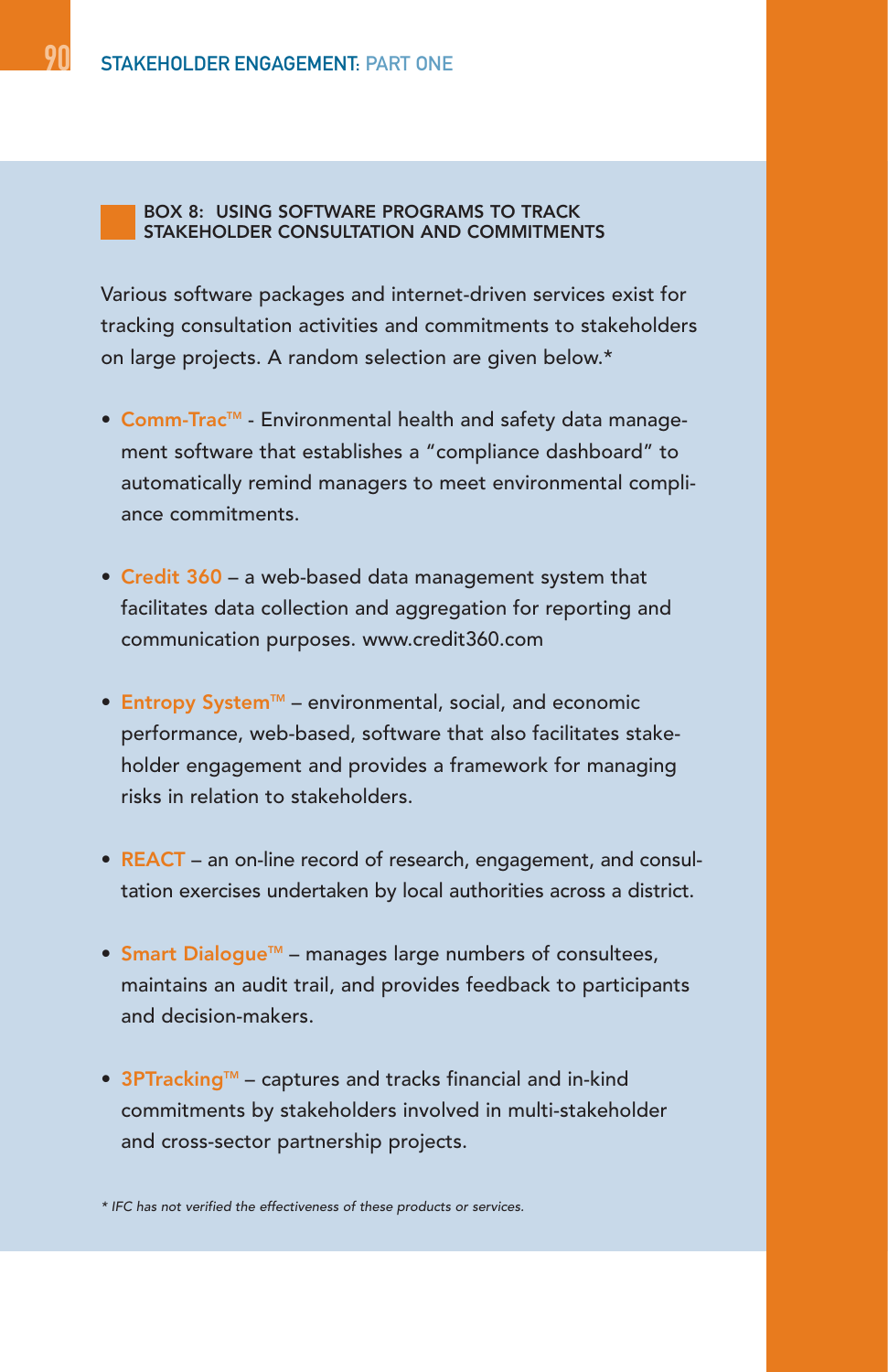#### BOX 9: INTERNATIONAL STANDARDS FOR REPORTING STAKEHOLDER ENGAGEMENT

AA1000 Stakeholder Engagement Standard – managed by AccountAbility, an open-source framework for improving the quality of the design, implementation, assessment, communication, and assurance of stakeholder engagement, including customer care, issue-based engagements (e.g. human rights), and reporting and assurance. www.accountability21.net

Dow Jones Sustainability Index - sets standards for corporate governance and stakeholder engagement, including corporate codes of conduct and public reporting. www.sustainability-indexes.com

FTSE4Good Index Series – a series of benchmark and trackable indices for socially responsible investors. Inclusion criteria for oil, gas, and mining companies include commitment to respect the core ILO labor standards (or be signatories to the UN Global Compact, SA8000 or OECD Guidelines for Multi-national Enterprises); respect indigenous peoples; consult with independent local stakeholders; integrate human rights concerns into its risk assessment; and report on human rights performance to the public.

http://www.ftse.com/Indices/FTSE4Good\_Index\_Series/index.jsp

Global Reporting Initiative (GRI) – a comprehensive set of social, economic, environmental, and governance indicators, including a sub-set on stakeholder engagement. www.globalreporting.org

Organization for Economic Cooperation and Development (OECD) Guidelines for Multinational Enterprises – promotes consultation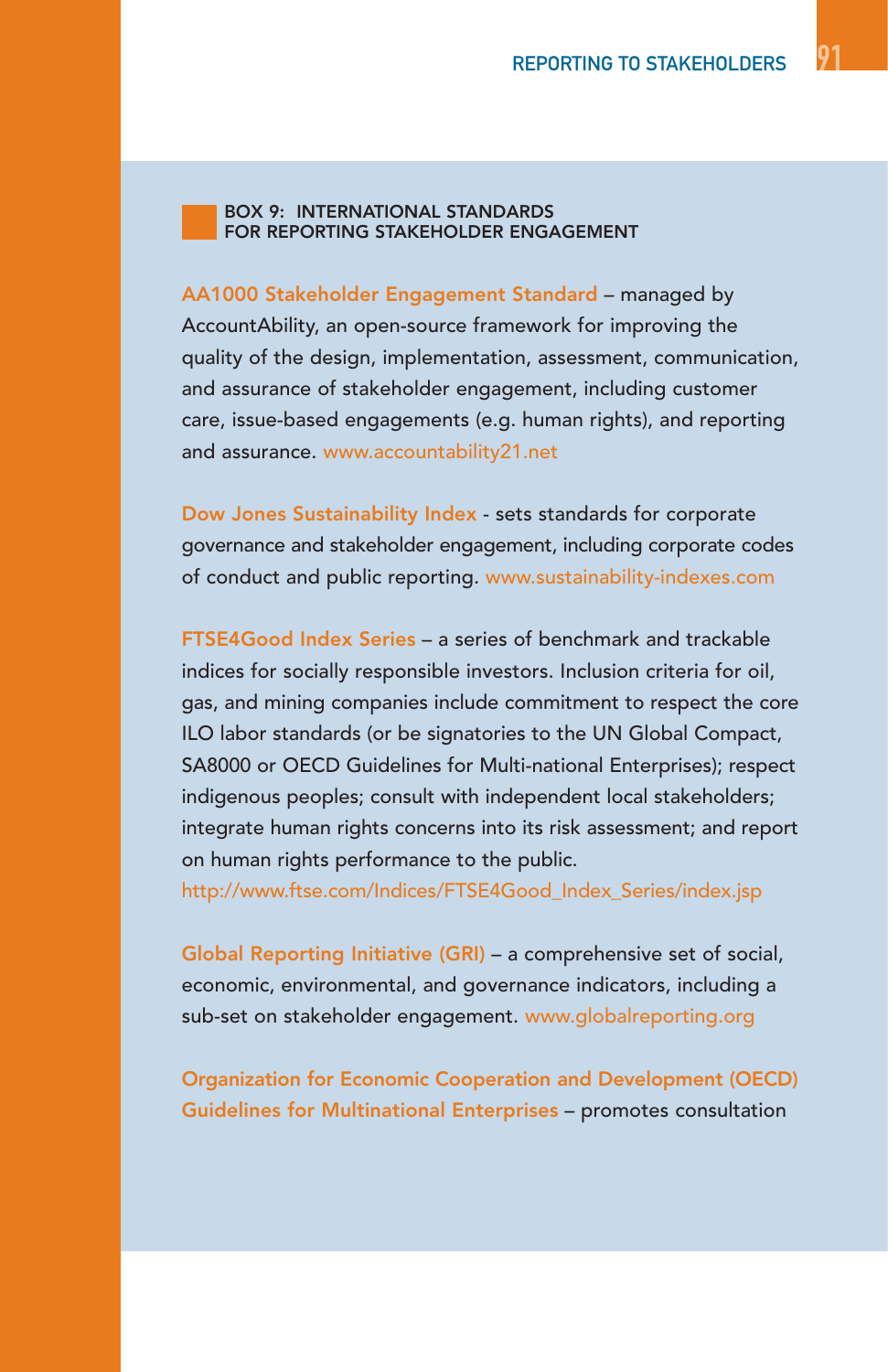#### BOX 9: INTERNATIONAL STANDARDS FOR REPORTING STAKEHOLDER ENGAGEMENT continued

and cooperation between employers and employees; disclosure of information on material issues regarding employees and other stakeholders; and adequate and timely communication and consultation with the communities directly affected by the environmental, health, and safety policies of the enterprise and by their implementation. www.oecd.org

SA 1000 – a voluntary, third-party certification standard developed by Social Accountability International (SAI), aimed at companies interested in auditing and certifying labor practices in their facilities and those of their suppliers and vendors. www.sa-intl.org

UN Global Compact - commits signatory companies to support and respect the protection of internationally recognized human rights and make sure that they are not complicit in human rights abuses. www.unglobalcompact.org

## $\vee$  Reaching a wider audience through sustainability reporting

In general, sustainability reporting is aimed at a wide, multistakeholder audience and forms an integral part of a company's overall stakeholder engagement and communications strategies. The report should be viewed as complementary to, but not a substitute for, the disclosure of information about specific projects to targeted stakeholder groups, or as an alternative to reporting back directly to stakeholders on the outcome of prior consultation.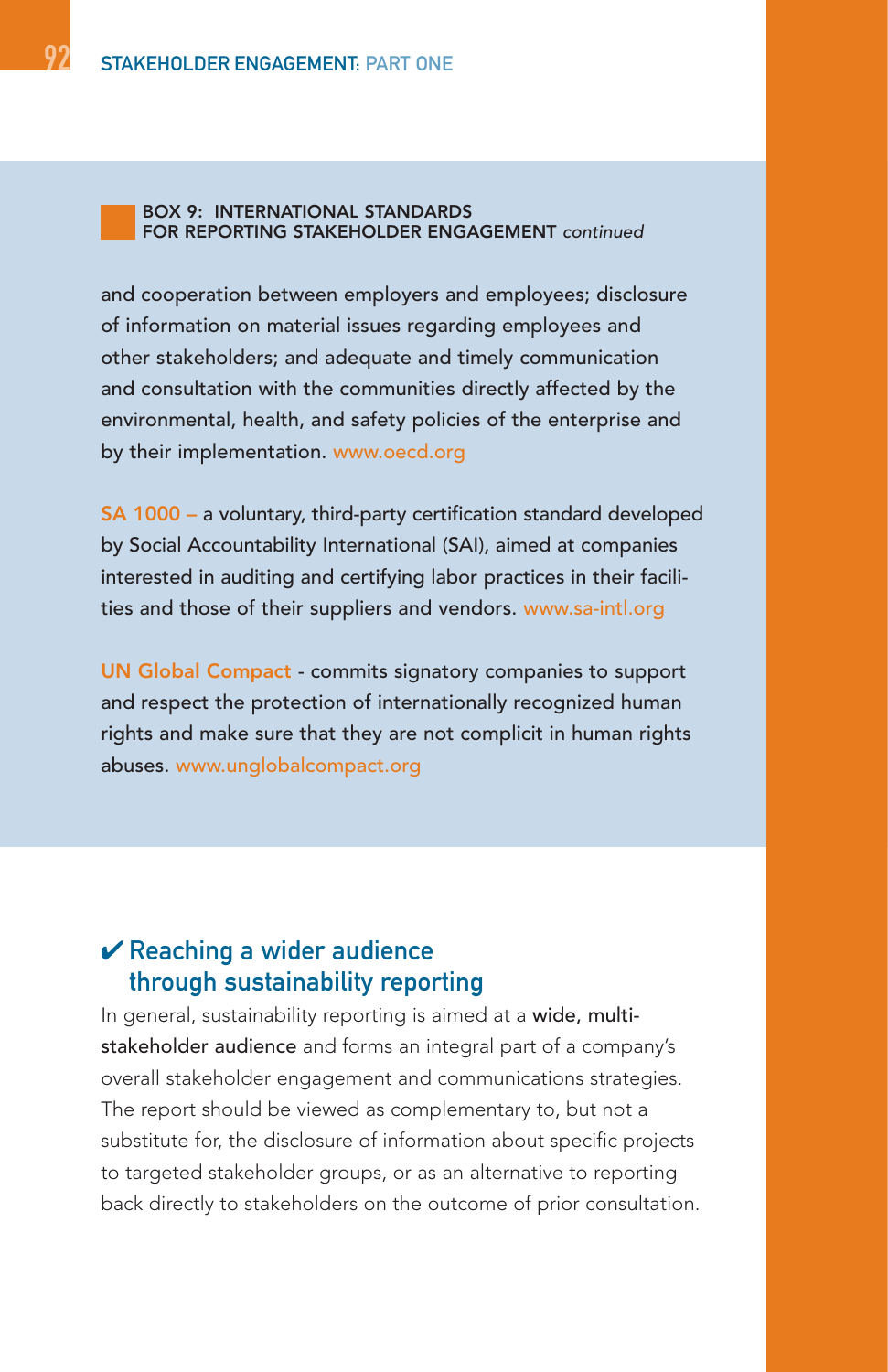Ideally, a sustainability report should be reliable and clear, and provide a balanced view of the good as well as not-so-good news. As good practice moves more and more toward verification of information and ensuring that reports cover the issues that are most important, or "material," to stakeholders, a number of companies are having their reports independently verified by a third party. The content, scope, and quality of sustainability reporting varies tremendously among companies but in general tries to strike the right balance between the following considerations:

- Materiality focusing in detail on the company's key economic, social, and environmental risks, activities and impacts, and how they are being managed, rather than reporting many activities superficially
- Stakeholder responsiveness providing information that responds to actual stakeholder expectations and interests, rather than only what the business would like its stakeholders to know or "thinks" they want to know
- Context reporting information that is contextualized so that proper judgments can be made as to their significance. For example, the creation of 50 new jobs may be highly significant in a small, poor rural community, but less significant in a larger economically developed urban area
- Completeness providing sufficient coverage of issues to enable stakeholders to draw their own conclusions about a company's performance

## $\vee$  Benefits of sustainability reporting

Companies that undertake sustainability reporting cite a number of benefits which vary by country and sector, and include:

■ Increased trust and support from key stakeholders (e.g. customers and local communities)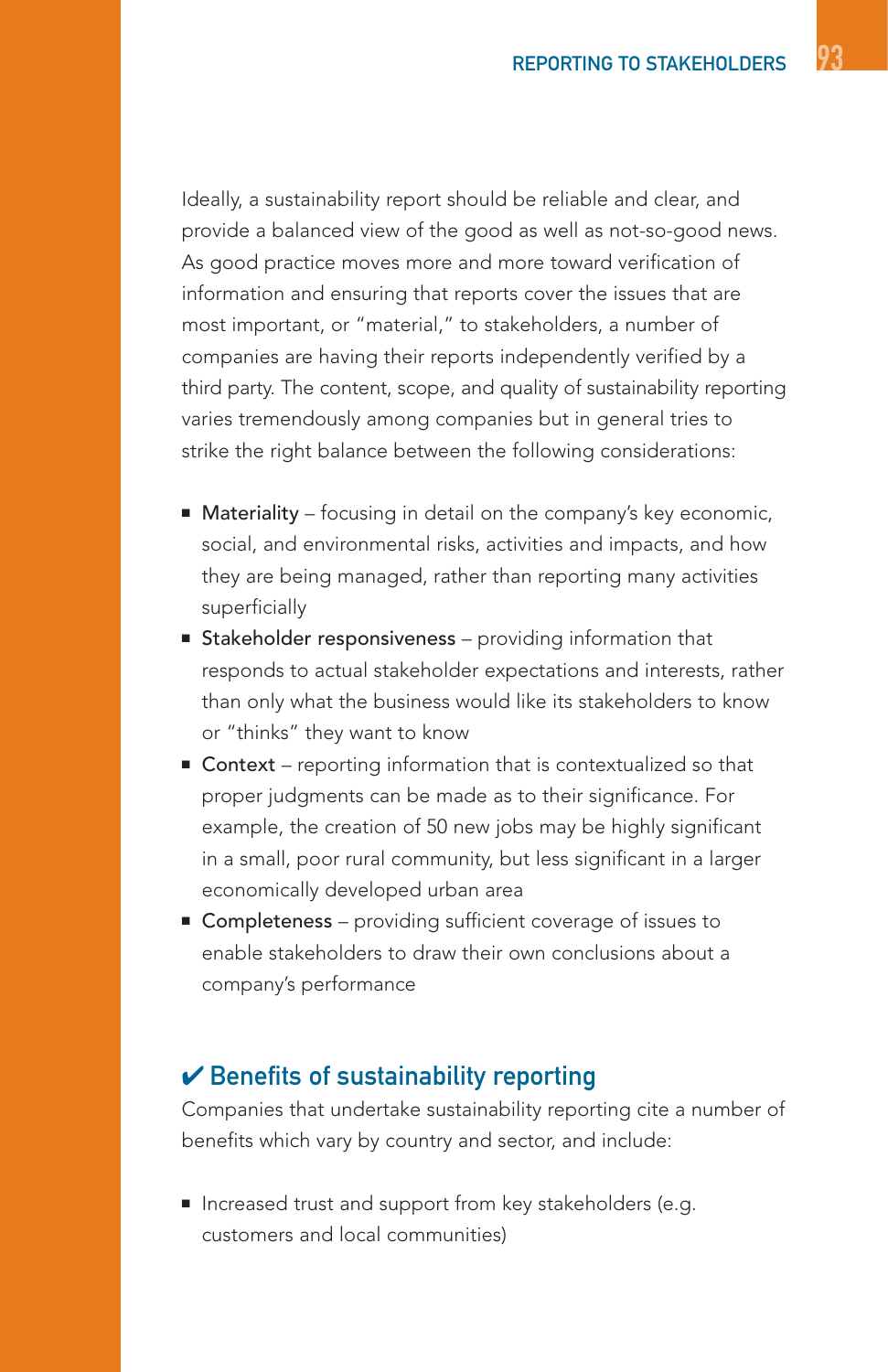- Improved brand and reputation (see Manila Water Company example)
- Better relationships with governments and investors
- Boost to staff morale and loyalty (staff are often cited as key audiences for reports)
- Enhanced ability to bounce back from reputational crises
- Attractiveness to socially responsible investors
- Opportunities to improve corporate systems and efficiency
- Product and service innovation (as a result of better understanding of stakeholder needs)
- Added ability to differentiate in the marketplace



© T. PollettT. Pollet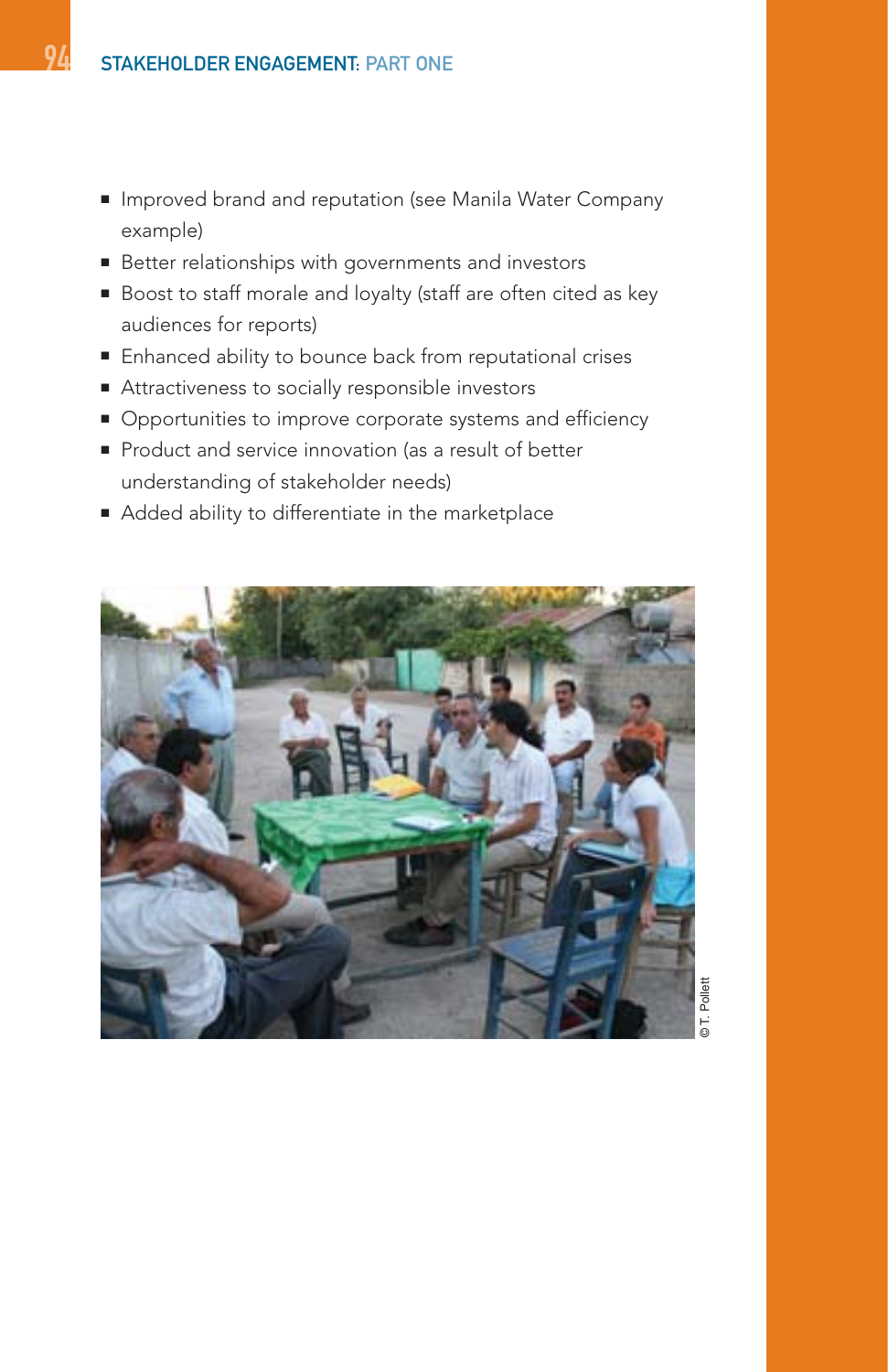## MANILA WATER COMPANY: REPORTING TO STAKEHOLDERS

I a Sustainable Development Cluster, comprising a diverse group of In 2004, the Manila Water Company in the Philippines established staff from across the company at all levels, to develop a Sustainable Development Strategy for the company. The strategy outlines the company's approach to integrating sustainability issues into its operations and includes performance indicators to focus activities and monitor progress, as well as objectives and targets for improvement. The Sustainable Development Strategy is an evolving framework that continues to ground and direct the company's operations. It provides a foundation for the company's strategy, operations, engagement with stakeholders, and external reporting.

In 2005, Manila Water demonstrated its commitment to transparency when it became the first national company to release an annual Sustainability Report based on the Global Reporting Initiative's Sustainability Reporting Guidelines. A follow-up sustainability report was released in 2006, reporting on the company's operations and progress in 2005 and its future plans. These reports are rooted in a systematic assessment of the sustainability impacts and benefits related to each aspect of Manila Water's business and linked to its sustainability policy, performance indicators, objectives, and targets.

The reports provide a basis for the company's ongoing monitoring and reporting of performance, and strategy for improvement. Manila Water's annual Sustainability Report is also used as a basis for ongoing consultation and engagement with staff, its customers and communities, and other stakeholders. It also inspired its parent company, the Ayala Corporation, to require all of its subsidiaries to produce their own Sustainable Development Reports in 2007, as well as one, unified report for the whole group. The company is also often invited to share its experience globally and to provide guidance to other utilities in developing countries.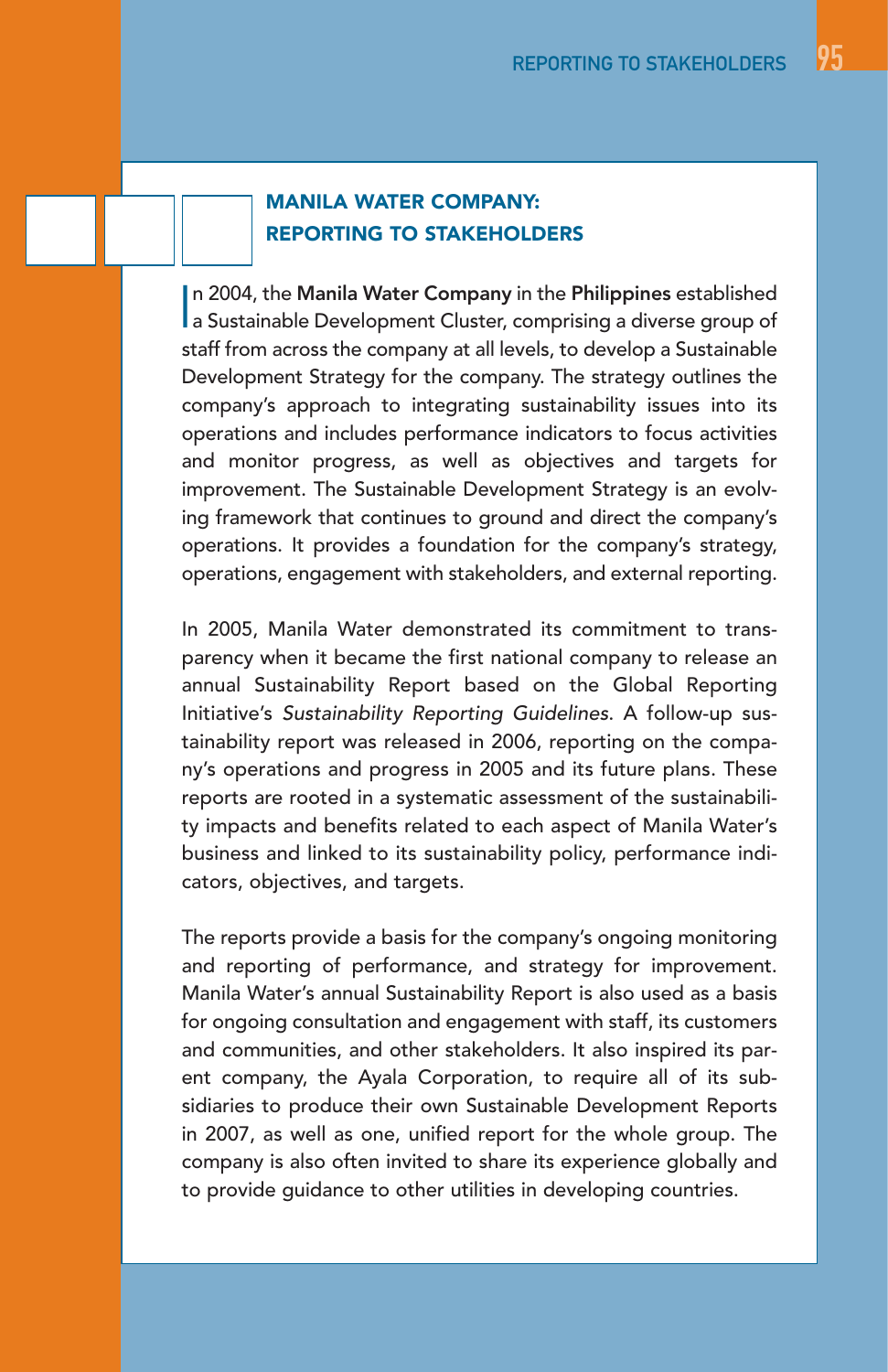#### BOX 10: GRI INDICATORS

The Global Reporting Initiative (GRI) provides a standardized set of indicators against which companies can measure their sustainability performance. Indicators include the following topics:

## ECONOMIC

- Economic Performance
- Market Presence
- Indirect Economic Impacts

### ENVIRONMENT

- Materials
- Energy
- Water
- Biodiversity
- Emissions, Effluents, and Waste
- Products and Services
- Compliance
- Transport

## LABOR PRACTICES AND DECENT WORK

- Employment
- Labor/Management Relations
- Occupational Health and Safety
- Training and Education
- Diversity and Equal Opportunity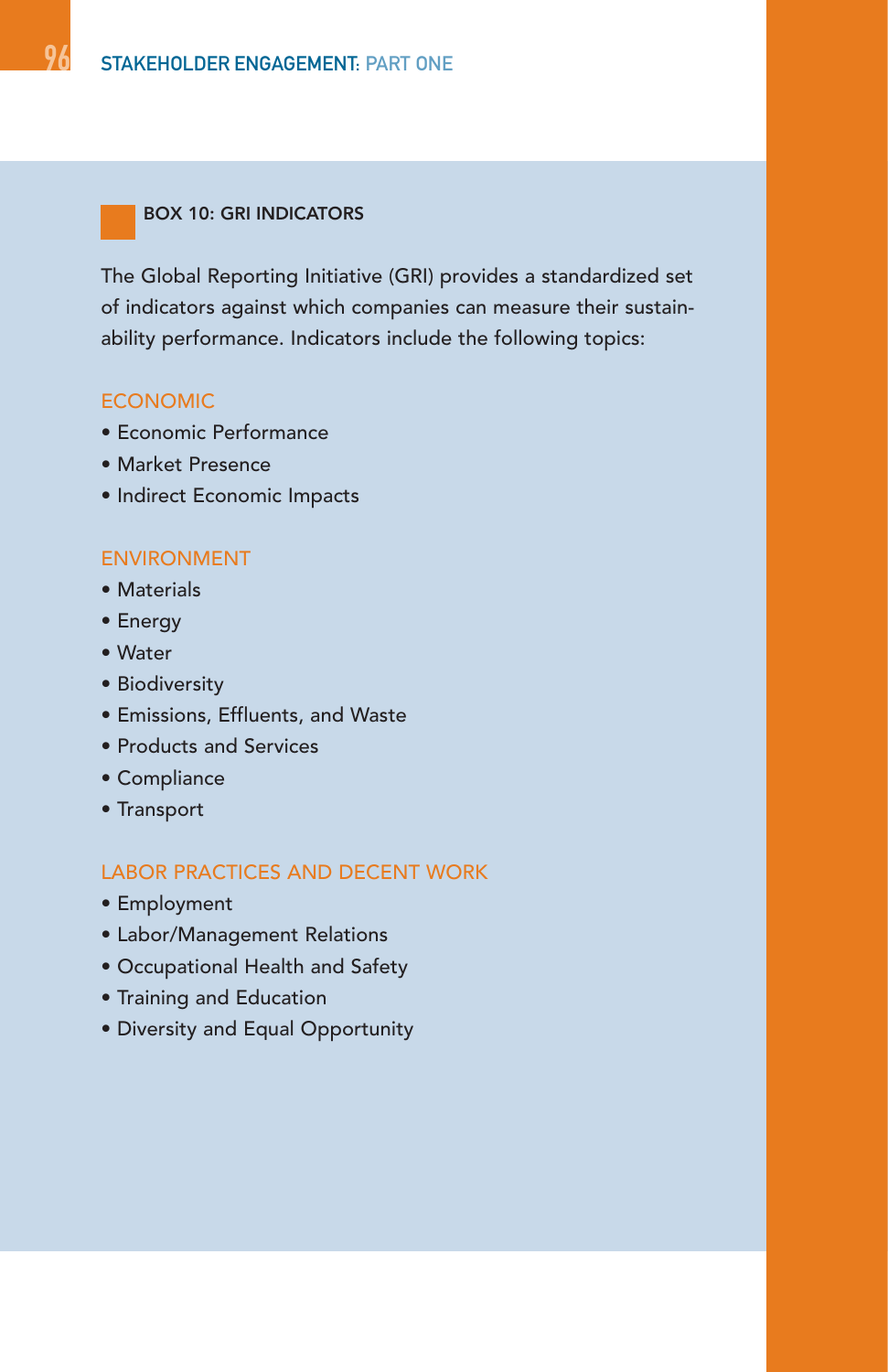#### BOX 10: GRI INDICATORS continued

#### HUMAN RIGHTS

- Investment and Procurement Practices
- Non-discrimination
- Freedom of Association and Collective Bargaining
- Abolition of Child Labor
- Prevention of Forced and Compulsory Labor
- Complaints and Grievance Practices
- Security Practices
- Indigenous Rights

#### **SOCIETY**

- Community
- Corruption
- Public Policy
- Anti-Competitive Behavior
- Compliance

## PRODUCT RESPONSIBILITY

- Customer Health and Safety
- Product and Service Labeling
- Marketing Communications
- Customer Privacy
- Compliance

Further indicators are provided for the following industrial sectors: financial services; logistics and transportation; mining and metals; public agencies; tour operators; telecommunications; and the automotive industry.